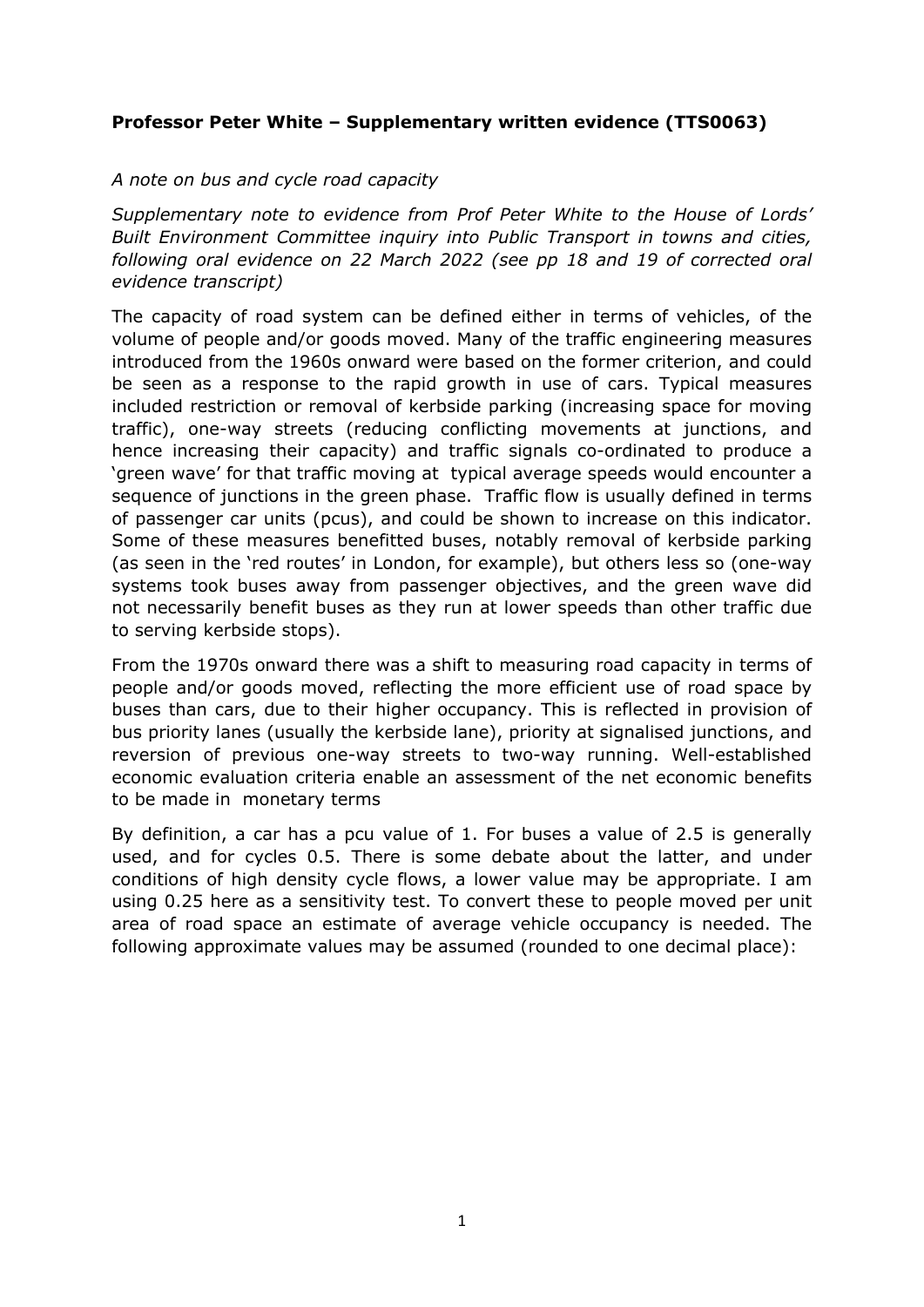Cars - overall average  $1.6<sup>1</sup>$ Cars - journeys to/from work 1.2 Buses outside London 9.42 Buses in London 14.4 Bus overall average (England) 10.8 Cycles 1.0

Note that these data relate to the pre-Covid situation, i.e. 2018 or 2019. Bear in mind that the seemingly low average for bus covers all bus-km run, including evening and Sunday journeys, and the contra-peak flow direction at peak times. Even if the all-day average load for the round trip were the same in the peak as at other times of day, it would correspond to about twice that figure in the peak direction (e.g 28.8 rather than 14.4 in the London case).

For example, if car has an average load of 1.6 people, then this is also the number moved per pcu. For a bus with an average load of 10.8, 4.32 people are moved per pcu (i.e. 10.8 divided by 2.5), likewise outside London 3.76, or 5.76 in London. However, in the peak cars only carry about 1.2 people and buses somewhat greater (for example 25). In this case, people moved per pcu would be 1.2 for cars and 10 for buses. It can thus be seen that buses are much more efficient users of road space than cars, even at modest loadings well below their maximum capacity. This comparison can be extended to cycles, which carry 2 people per pcu (or 4 people at a value of 0.25 pcu for a cycle). At 0.5 pcu/person for cycles, a bus with at least 5 passengers is using road capacity more efficiently than cycles.

The extent to which road capacity is reduced by measures such as bus or cycle lanes (typically using the nearside lane) will depend on whether these lanes are taken up to the stop line at junctions, since the main capacity constraint on road networks is determined by junction capacity. Most with-flow bus lanes terminate shortly before the junction stop, enabling left-turning or straight-ahead traffic to filter into the nearside lane. The effect of bus priority is to enable buses to arrive earlier at the junction, improving service speed and reliability. Bus occupant time savings generally exceed marginal delays to car occupants. These criteria can

<sup>&</sup>lt;sup>1</sup> Derived from the National Travel Survey (NTS) for England, which collects data on driver and passenger trips separately, by trip purpose, enabling an estimate of average occupancy to be made. Overall average derived from Table 0303 for 2019, showing average distance by mode (ratio of the sum total of miles per person per year by car or van as driver or passenger, divided by driver total). Journeys to/from work derived from table 0412 'Commuter trips by employment status and main mode', calculating the same ratio from 2019 data.

<sup>&</sup>lt;sup>2</sup> London average load derived from bus-km statistics and passenger-km graph in TfL's Travel in London report no 13 (2020), pp 102-103 and supporting data passenger-km table available on the TfL website, using 2018-19 data. For the rest of England, DfT tables BUS 0103 and 0203 on passenger trips and bus-km, with average stage length (as main mode) from NTS Table 0303 for 2018, which gives an average load of 10.8. However, an adjustment is also needed for the boardings:stages ratio (i.e. more than one bus boarding in a trip stage made by bus, where more than one bus route is used in the course of a one-way trip), giving a lower average. which can be estimated from the ITC bus study as about 1.15, which would reduce average trip length per boarding, and hence average load, to about 9.4. The overall combined averages for London and rest of England are weighted by bus-km run, giving 11.3 on the 'boardings' average length.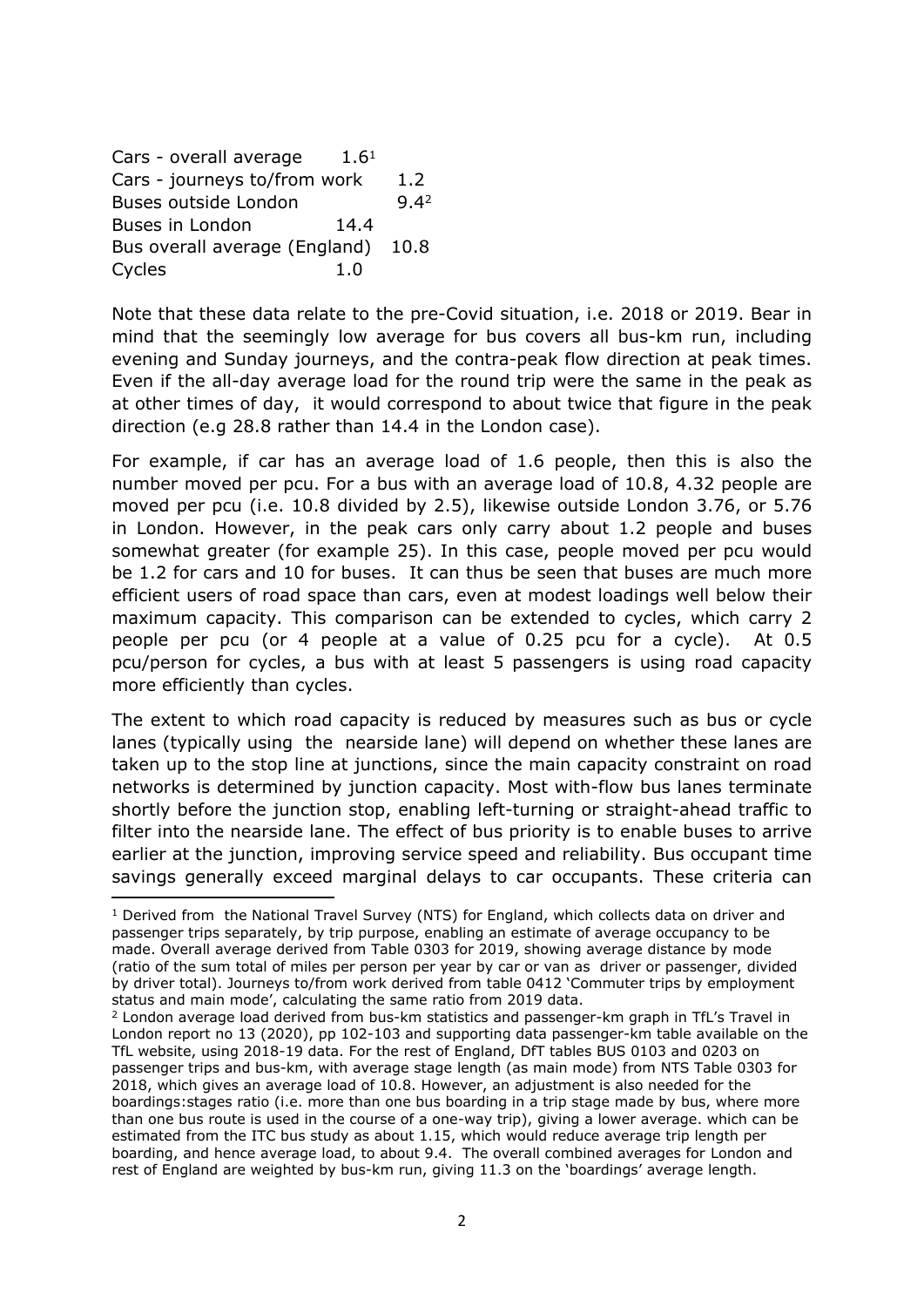also be applied to assessment of cycle priorities – for example, an assessment of five major cycle superhighways then planned in London in 2015 showed a positive outcome for four of them, but a large net loss for the East-West route (a cycleway for both directions of traffic using road space then available for all vehicles), due to additional journey times for other modes and additional bus operating costs<sup>3</sup>.

Another option is for buses and cycles to share the same priority lane, but their characteristics are often very different, since cycles proceed at a steady speed whereas buses have a stop-start pattern associated with serving intermediate passenger trips. A study by Aldred and Jones suggests segregated cycle lanes cause less delay to buses than mixed cycle/bus traffic, based on a case study of London Bridge<sup>4</sup>.

A further issue is the relocation of bus stops where the nearside lane is becomes cycle-only. One option is to place the bus stops on a new traffic island between the cycle lane and the lane used by buses, as can be seen in Chiswick High Road, west London. However, this itself will occupy more road space, with effects on capacity. Another option is an 'island bus stop' where the cycle route is routed closer to the pavement. In both cases bus users are required to cross the cycle lane to access the stop, an issue raised by Bus Users UK, of particular concern for bus users with disabilities<sup>5</sup>.

Clearly, if space is taken for cycle lanes from existing road capacity and no shift from other modes occurs, overall capacity for person movement may be reduced, especially if cycle lanes continue up to the junction stop line (However, some new cycle traffic may be generated by introduction of the cycle lane). Other traffic will then experience much longer, and often more variable, journey time as a result. For buses, this will increase operating cost and well as passenger journey time. The ideal outcome would be one in which car users divert to cycles, especially in the peak, since at a value of 0.5 pcu, two cycles would take two car occupants when average car occupancy is only about 1.2. However, if passengers are diverted from buses the outcome is less favourable, and overall capacity may be reduced (as shown above) especially in the peak (albeit a sustained high-density cycle flow might justify a lower pcu value).

There is relatively limited hard evidence of actual diversion levels by mode, although data do exist to show flows handled by cycle lanes, which may show marked increases in the volumes of cycles previously observed in mixed traffic over the same section of road. It is, however, important to measure *person* movements, not vehicular flow (including cycles) as such.

At an aggregate level, there was undoubtedly a marked growth in cycling during the pandemic, especially in the early lockdown phase in 2020, an indicated in the daily estimates of travel by principal modes published by the DfT from March

<sup>3</sup> Andrew Forster 'TfL's cycle superhighways rewrite the rules on road space reallocation' Local Transport Today 6 February 2015, pp 10-11

<sup>&</sup>lt;sup>4</sup> Rachel Aldred and Phil Jones 'Cyclists in shared bus lanes: could there unrecognised benefits on bus journey times?' Transport Proceedings of the Institution of Civil Engineers 2017 (as summarised in Local Transport Today 15 September 2017, page 8).

<sup>5</sup> See Local Transport Today 30 September 2020, page 9